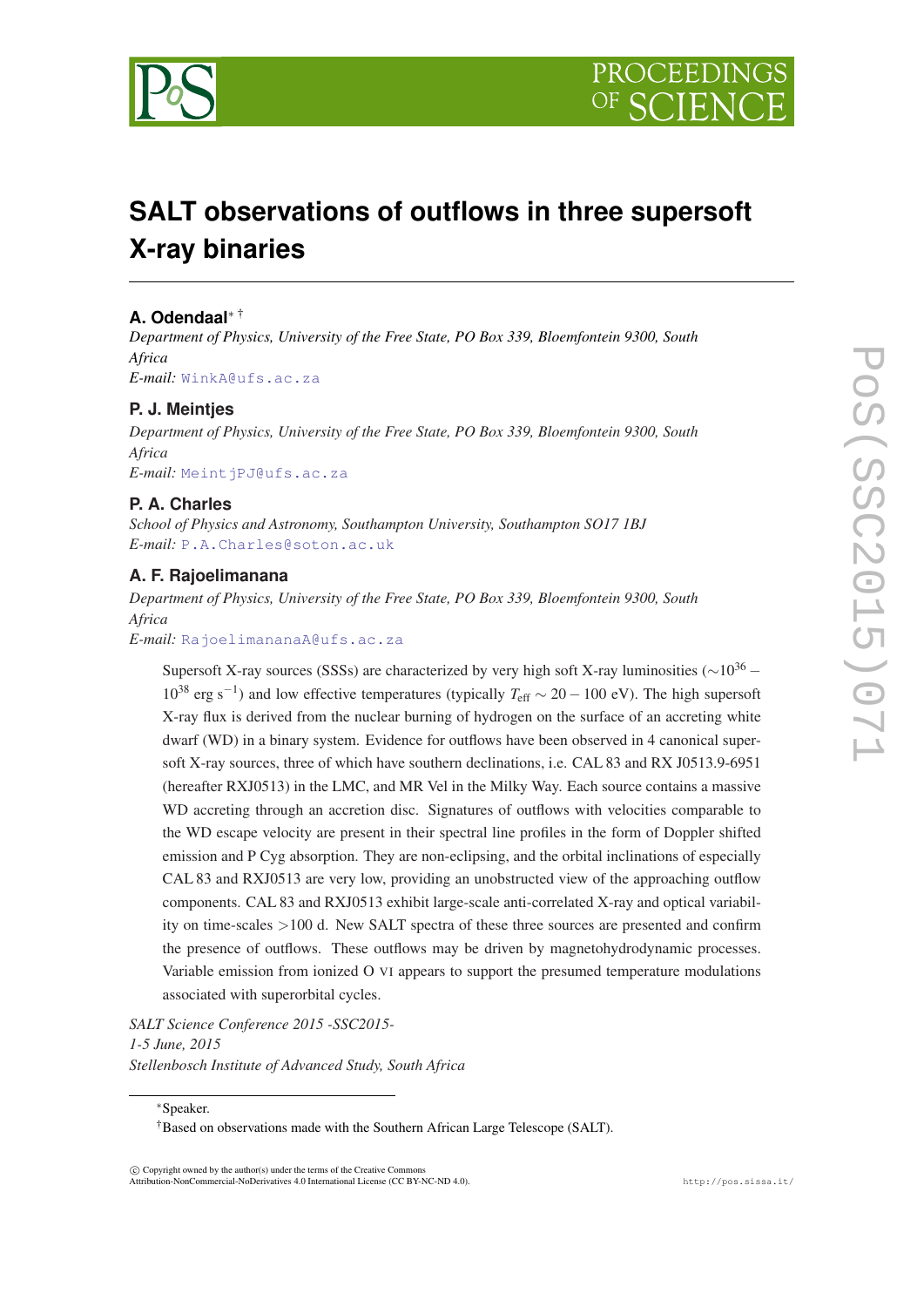| SALT observations of outflows in three supersoft X-ray binaries | A. Odendaal |
|-----------------------------------------------------------------|-------------|
|-----------------------------------------------------------------|-------------|

|                | <b>CAL 83</b>                                                                              | <b>RXJ0513</b>                                                  | <b>MR</b> Vel                                              |  |
|----------------|--------------------------------------------------------------------------------------------|-----------------------------------------------------------------|------------------------------------------------------------|--|
| Luminosity     | $\sqrt{3 \times 10^{37} \text{ erg s}^{-1}}$<br>$\lceil 2 \rceil$                          | $\ge 6 \times 10^{37}$ erg s <sup>-1</sup><br>$\lceil 3 \rceil$ | $\sim$ 4×10 <sup>37</sup> erg s <sup>-1</sup><br>$(a)$ [4] |  |
| X-ray          | $\sim$ 47 eV                                                                               | $\sim$ 40 eV                                                    | $\sim$ 77 eV                                               |  |
| temperature    | $[2]$                                                                                      | $[3]$                                                           | $[4]$                                                      |  |
| WD mass        | $\sim$ 1.3 M <sub><math>\odot</math></sub> [2]                                             | $\sim$ 1.3 M <sub><math>\odot</math></sub> [5]                  | $\lesssim$ 1.4 M <sub><math>\odot</math></sub> [6]         |  |
| <b>Orbital</b> | $1.047529 \pm 0.000001$ d                                                                  | $0.762956 \pm 0.000005$ d                                       | $4.0287822 \pm 0.0000026$ d                                |  |
| period         | $[7]$                                                                                      | [7]                                                             | [8]                                                        |  |
| <b>Orbital</b> | $20 - 30^{\circ}$                                                                          | $\leq 7^\circ$                                                  | $<$ 65 $^{\circ}$ [9]                                      |  |
| inclination    | $[10]$                                                                                     | $[11]$                                                          | $<$ 30 $^{\circ}$ [12]                                     |  |
|                | Exhibit quasi-periodic superorbital variability in                                         |                                                                 |                                                            |  |
| Superorbital   | X-ray flux of 2 to 3 orders of magnitude, anti-correlated<br>Persistent SSS.               |                                                                 |                                                            |  |
| variability    | with optical variability of $\sim$ 1 mag.                                                  |                                                                 |                                                            |  |
|                | $[7]$                                                                                      | [13]                                                            |                                                            |  |
| Superorbital   | $450 \pm 3$ d                                                                              | $168 \pm 1 d$                                                   |                                                            |  |
| period         | $[7]$                                                                                      | [7]                                                             |                                                            |  |
|                | Dominated by emission lines of H <sub>I</sub> , He <sub>II</sub> , and ionized C, N and O. |                                                                 |                                                            |  |
|                | Blueshifted P Cyg absorption in Balmer lines.                                              |                                                                 |                                                            |  |
|                | Widths of main emission components compatible with accretion disc emission.                |                                                                 |                                                            |  |
| <b>Optical</b> | Broad Doppler shifted wings in H I and He II                                               |                                                                 |                                                            |  |
| spectra        | emission, presumably from weakly collimated outflows                                       |                                                                 |                                                            |  |
|                |                                                                                            | Narrow blueshifted $(S^-)$ and redshifted $(S^+)$               |                                                            |  |
|                |                                                                                            | "satellite" emission features from biconical jets               |                                                            |  |
|                |                                                                                            | with velocities comparable to WD escape velocity                |                                                            |  |
|                | $[10]$                                                                                     | $[11]$                                                          | [9]                                                        |  |

Table 1: Relevant properties of target sample from the literature, with selected references.  $(a)$  Assuming a distance of 10 kpc to the source, although its distance is not well constrained.

#### 1. Introduction to target sample

It was shown by [1] that the supersoft X-ray emission from many SSSs can be explained by surface nuclear burning of hydrogen on a WD accreting at  $\sim 10^{-7}$  M<sub>☉</sub> yr<sup>-1</sup>. The three SSSs forming part of this study have similar properties, which are summarized in Table 1.

The last detailed studies of the outflows in these sources were in the 1990s, with the exception of a paper focussing more on the ionized nebula surrounding CAL 83 [14]. Therefore, followup spectroscopy was undertaken with SALT. The aims were (i) to establish whether the outflows were still present, (ii) if so, to constrain their properties, and (iii) to evaluate the evolution of the CAL 83 and RXJ0513 spectra with respect to the optical low and high states as defined by OGLE photometry. The results presented here constitute a brief summary of the work of [15, Chapter 5].

The long-term variability of CAL 83 and RXJ0513 has been explained by limit cycle models where an increased accretion rate causes the WD envelope to expand due to pile-up of excess material [5, 13]. *T<sub>eff</sub>* is now lower, and the emission peak shifts from the soft X-rays towards the ultraviolet, yielding an X-ray low, optical high state, with the optical flux further enhanced by more efficient irradiation of the disc. A decrease in the accretion rate allows the WD envelope to contract again, raising *T*eff, shifting the emission peak back into the X-ray regime, and the source returns to an X-ray high, optical low state.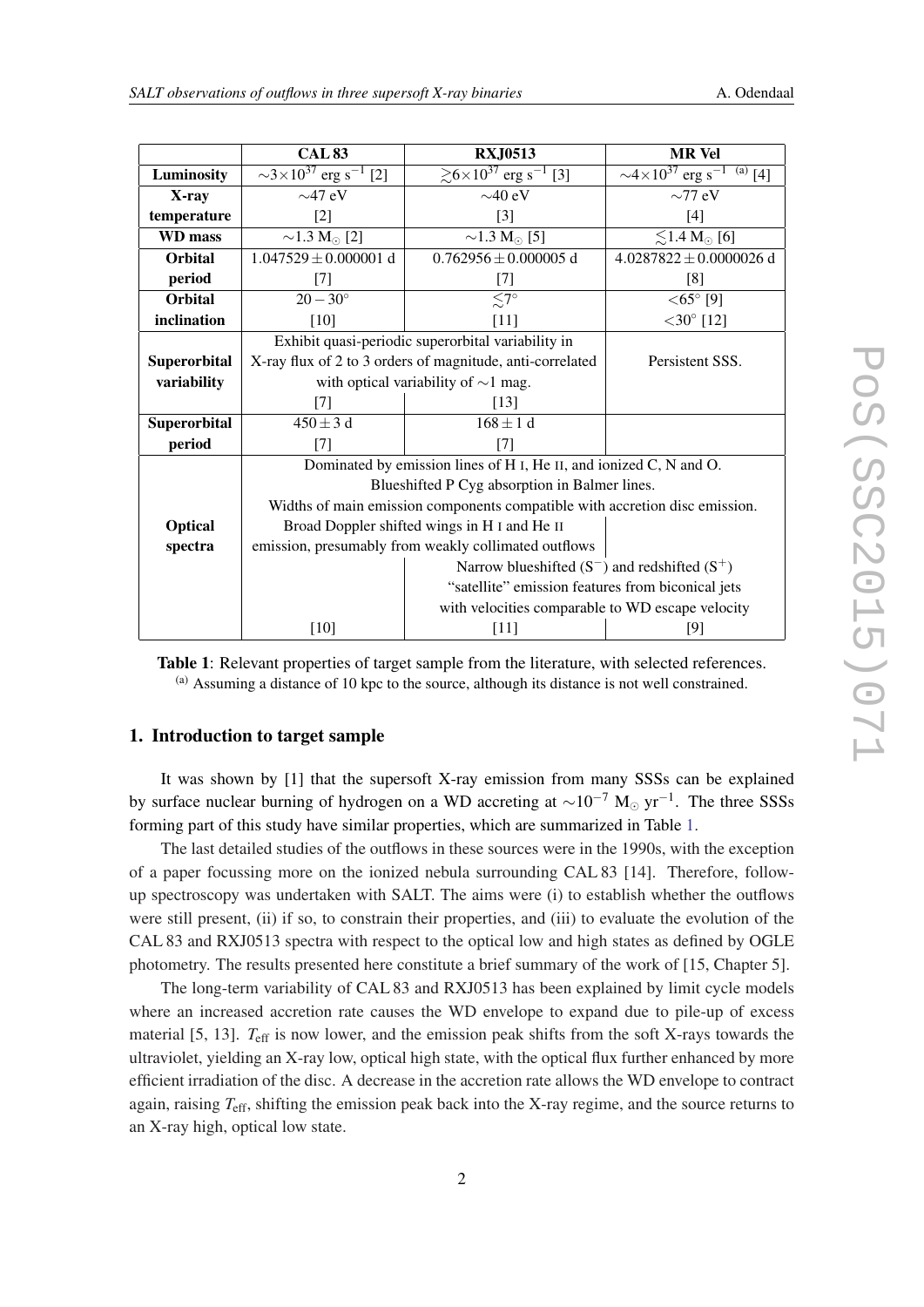<span id="page-2-0"></span>

Figure 1: The Blandford & Payne model for a magnetocentrifugal wind. (Adopted from [21, Fig. 12].)



Figure 2: Outflow in a compact binary. (Image credit: Dana Berry, SkyWorks Digital/NASA-GSFC.)

#### 2. A low-inertia magnetic accretor model for the 67 s periodicity in CAL 83

A ∼67 s X-ray periodicity was discovered in *XMM-Newton* observations of CAL 83 [15, 16]. The periodicity exhibits variability very similar to what is observed for dwarf nova oscillations (DNOs). DNOs have been explained by a low-inertia magnetic accretor (LIMA) model [17], where the periodicity arises in an equatorial belt around the WD at the inner disc boundary. The belt is loosely coupled to the WD core by a weak magnetic field ( $\sim$ 10<sup>5</sup> G), and its rotation is not synchronized with the WD spin. A similar LIMA model is proposed for the periodicity in CAL 83 [15, 18]. It is believed that the magnetic fields will be amplified as a result of differential rotation, and not be confined by the accreting gas (as illustrated for AE Aqr, see [19] and references therein).

An outflow can be driven from an accretion disc by the centrifugal force if the angle between the poloidal component of the magnetic field and the plane of the disc is less than  $60^{\circ}$  [20]. This can typically occur when the WD magnetic field is weak, and the magnetosphere is pressed inwards by the pressure associated with a high accretion rate, as shown in Fig. 1 (see also Fig. 2). The formation of magneto-centrifugally accelerated winds from an accretion disc threaded by a weak vertical magnetic field has also been shown to be a natural consequence of the existence of the magnetorotational instability, which is an almost essential element for disc accretion [22].

#### 3. Observations with the Robert Stobie Spectrograph (RSS)

During the 2011-2013 observing cycles, a series of SALT RSS spectra were obtained: 10 of CAL 83, 5 of RXJ0513 and 2 of MR Vel. In Fig. [3,](#page-3-0) a high-state spectrum of both CAL 83 and RXJ0513 are presented, as well as a spectrum of MR Vel. The positions of all spectral lines that have ever been detected in the respective sources are indicated. The spectra exhibit similar properties as observed before, with the outflow features still visible. The  $H\alpha$  line profiles are plotted in terms of radial velocity in Fig. [4](#page-3-0).

The H <sup>I</sup> and He II lines of CAL 83 exhibit broad blue wing structures extending to ∼2000 km s<sup>-1</sup>, as well as P Cyg blueshifted absorption at  $\geq$ 2000 km s<sup>-1</sup> in H I. The H I and He II lines of RXJ0513 also have broad asymmetric bases, and S<sup>−</sup> and S<sup>+</sup> satellite features are present at  $\pm 4000$  km s<sup>-1</sup>. The H I lines also exhibit P Cyg profiles. The H $\alpha$  emission of MR Vel also exhibits an S<sup>+</sup> feature at +5300 km s<sup>-1</sup>, as well as P Cyg absorption. While the broad wing structures are expected to be associated with a weakly collimated outflow, the sharp satellite features presumably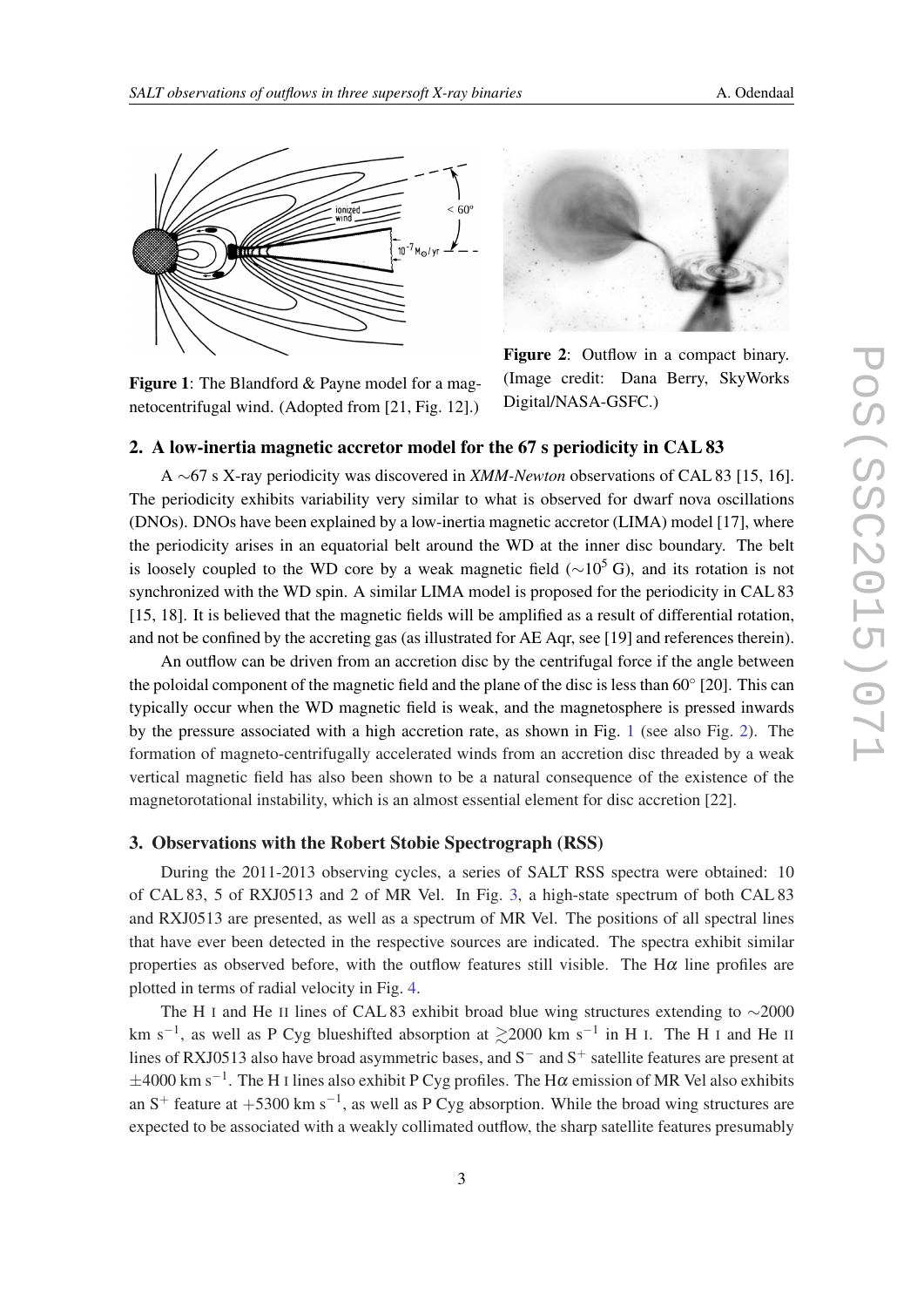<span id="page-3-0"></span>



Figure 3: SALT spectra of CAL 83, RXJ0513 and MR Vel. The  $\oplus$  symbol indicates the atmospheric A- and B-bands. "IS" marks interstellar absorption bands.



**Figure 4:** The H $\alpha$  line profiles of the spectra in the previous figure, plotted in terms of velocity.

originate in well-collimated biconical plasma jets, with the  $S^-$  and  $S^+$  components associated with the approaching and receding components, respectively.

Previous observations showed that S− in RXJ0513 and MR Vel [9] are sometimes absent or even in absorption, which was also observed with SALT. With S<sup>−</sup> in absorption, emission from the central continuum source is absorbed by optically thin material in the approaching jet. When S− is in emission, the jet is observed along a line of sight that does not intersect the continuum source.

The presence of the  $S^+$  H $\alpha$  feature in MR Vel in the absence of the corresponding  $S^-$  feature was initially ascribed to He I  $\lambda$ 6678 [12], but [9] found it unlikely that this feature is either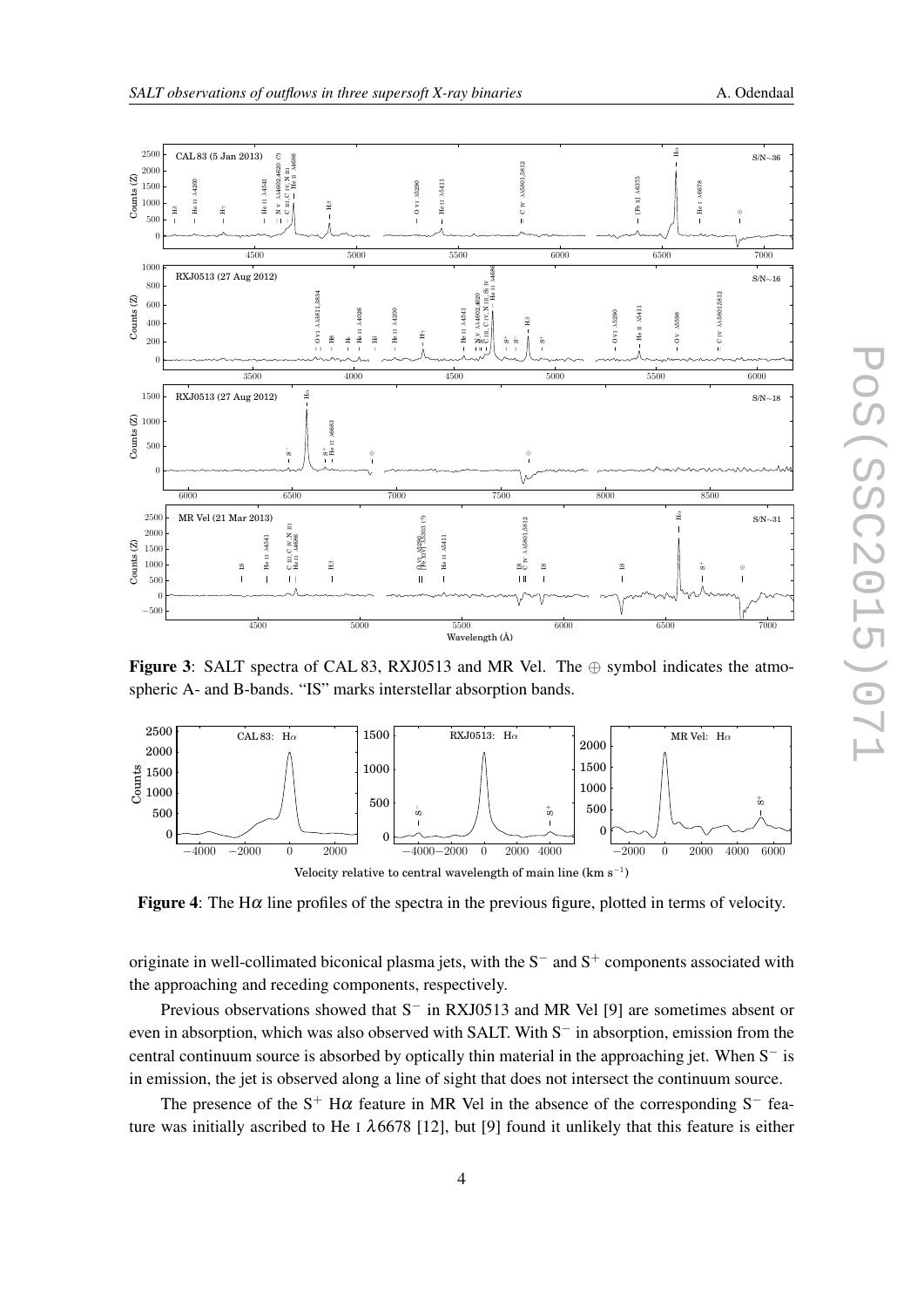He I  $\lambda$ 6678 or He II  $\lambda$ 6683 emission, as no other He I lines are present in the spectrum, and the position, intensity and width of the feature are not consistent with the other He II lines in the spectrum.

A correlation of the spectral properties of CAL 83 with the OGLE light curves [23] showed that, in general, the emission line strengths and widths increase during the optical high state, which is to be expected due to the extended state of the disc and enhanced mass loss. The exception was the O VI emission, which exhibited very interesting variability. O VI emission originates in the inner disc, close to the hot WD. The general trend discovered in the SALT spectra, supported by previously published spectra, is that O VI  $\lambda$ 5290 emission is significant during optical low states, but much weaker during optical high states. This can be readily explained by the expansion/contraction model. When the WD envelope is contracted during the optical low state, optically thin regions of the inner disc is visible, and the O VI  $\lambda$ 5290 line is observed. This is consistent with the LIMA model, with a weak magnetic field allowing the disc to extend almost down to the WD surface. During the optical high state, the expanded envelope obscures the O VI  $\lambda$  5290 emission.

#### 4. Conclusion and future work

The optical spectra of CAL 83, RXJ0513 and MR Vel exhibit strong evidence for outflows. These outflows may be radiation-driven, but are more likely to be related to magnetohydrodynamic processes, i.e. magneto-centrifugal acceleration as explained in [§2](#page-2-0). The LIMA model for CAL 83, together with the presence of the outflows and the behaviour of the O VI  $\lambda$ 5290 emission line, are consistent with a weakly magnetized WD with a disc extending inwards almost down to the WD surface during the optical low state. Although O VI  $\lambda$  5290 is weak in all the available optical high state spectra of RXJ0513, an optical low state spectrum is required to establish whether the O VI emission is indeed anti-correlated with the optical flux, as in CAL 83. Follow-up work on these sources should include the application of kinematical models to constrain the outflow parameters, and their dependence on orbital phase. Current radio data of these systems only provide upper flux limits, but these systems are very suitable candidates for the possible detection of non-thermal radio emission from the outflows with MeerKAT/SKA. This could enable a better understanding of the outflows, and allow constraints on the magnetic field strengths for the first time. Recent VLA observations of dwarf novae have already lead to radio detections on  $\mu$ Jy level (Coppejans 2015, private communication).

#### Acknowledgments

The authors wish to thank the SALT team for performing the observations, and for their comments on the SALT proposals. The financial assistance of the South African Square Kilometre Array Project towards this research is hereby acknowledged.

#### References

- [1] E. P. J. Van den Heuvel, D. Bhattacharya, K. Nomoto, and S. A. Rappaport, *Accreting white dwarf models for CAL 83, CAL 87 and other ultrasoft X-ray sources in the LMC*, *A&A* 262 (1992) 97–105.
- [2] T. Lanz, G. A. Telis, M. Audard, F. Paerels, A. P. Rasmussen, and I. Hubeny, *Non-LTE Model Atmosphere Analysis of the Large Magellanic Cloud Supersoft X-Ray Source CAL 83*, *ApJ* 619 (2005) 517–526.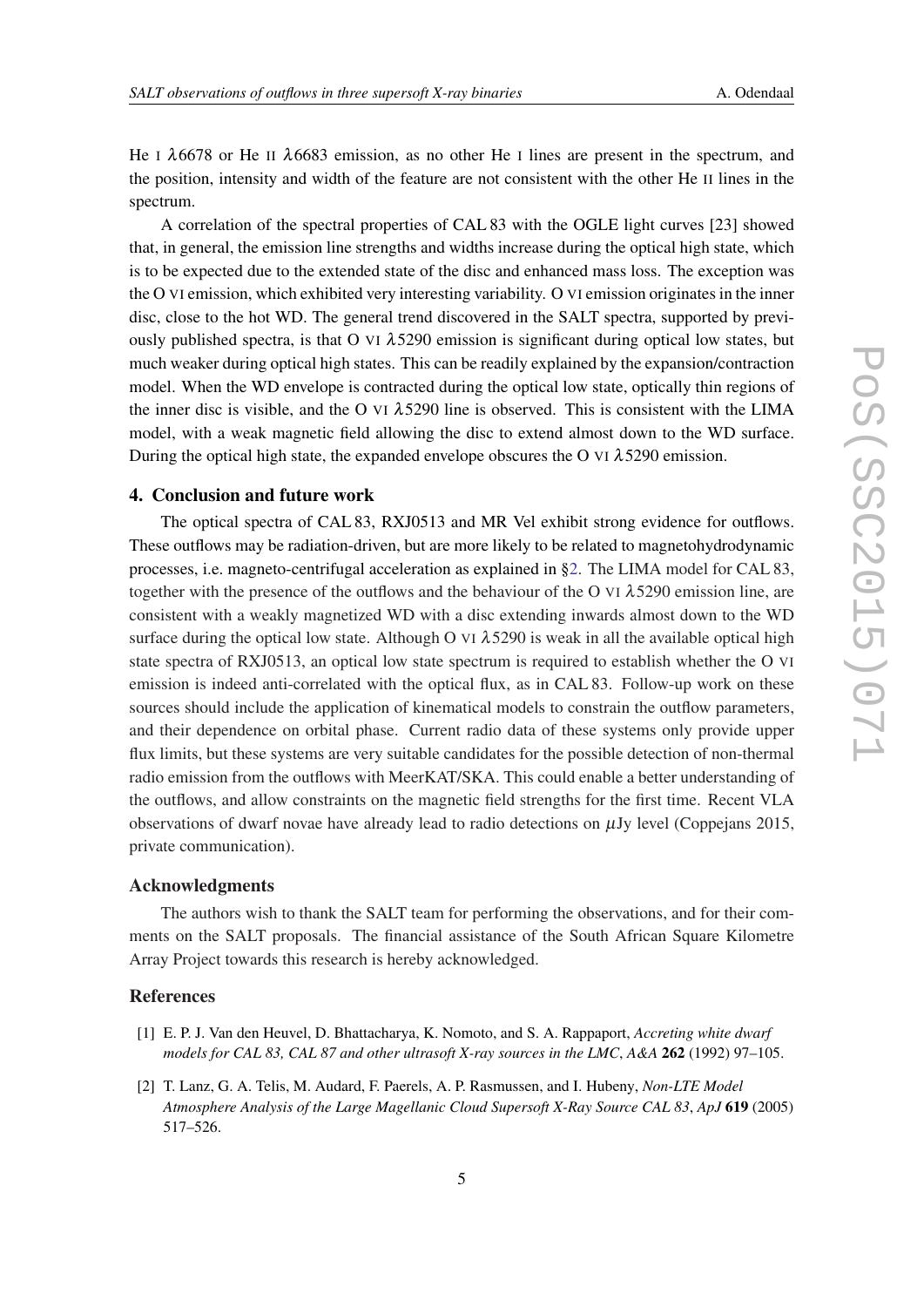- 
- [3] V. Burwitz, K. Reinsch, J. Greiner, T. Rauch, V. Suleimanov, F. W. Walter, R. E. Mennickent, and P. Predehl, *First high-resolution Chandra LETGS spectrum of the transient supersoft X-ray source RX J0513.9-6951*, *Advances in Space Research* 40 (2007) 1294–1298.
- [4] H. Bearda, W. Hartmann, K. Ebisawa, J. Heise, J. Kaastra, R. van der Meer, F. Verbunt, and C. Motch, *The complex X-ray spectrum of the supersoft source MR Vel*, *A&A* 385 (2002) 511–516.
- [5] I. Hachisu and M. Kato, *A New Clue to the Transition Mechanism between Optical High and Low States of the Supersoft X-Ray Source RX J0513.9-6951, Implied By the Recurrent Nova CI Aquilae 2000 Outburst Model*, *ApJ* 588 (2003) 1003–1008.
- [6] R. Hoshi, *Hydrogen Shell-Burning Models for RX J0925.7-4758*, *PASJ* 50 (1998) 501–507.
- [7] A. F. Rajoelimanana, P. A. Charles, P. J. Meintjes, A. Odendaal, and A. Udalski, *Optical and X-ray properties of CAL 83 - I. Quasi-periodic optical and supersoft variability*, *MNRAS* 432 (2013) 2886–2894.
- [8] P. C. Schmidtke and A. P. Cowley, *Synoptic Observations of the Supersoft Binary MR Velorum (RX J0925.7-4758): Determination of the Orbital Period*, *AJ* 122 (2001) 1569–1571.
- [9] P. C. Schmidtke, A. P. Cowley, V. A. Taylor, D. Crampton, and J. B. Hutchings, *The Galactic Supersoft X-Ray Binary RX J0925.7-4758 (MR Velorum)*, *AJ* 120 (2000) 935–942.
- [10] D. Crampton, A. P. Cowley, J. B. Hutchings, P. C. Schmidtke, I. B. Thompson, and J. Liebert, *CAL 83 - A puzzling X-ray source in the Large Magellanic Cloud*, *ApJ* 321 (1987) 745–754.
- [11] K. A. Southwell, M. Livio, P. A. Charles, D. O'Donoghue, and W. J. Sutherland, *The Nature of the Supersoft X-Ray Source RX J0513-69*, *ApJ* 470 (1996) 1065.
- [12] C. Motch, *The transient jet of the galactic supersoft X-ray source RX J0925.7-4758*, *A&A* 338 (1998) L13–L16.
- [13] K. Reinsch, A. van Teeseling, A. R. King, and K. Beuermann, *A limit-cycle model for the binary supersoft X-ray source RX J0513.9-6951*, *A&A* 354 (2000) L37–L40.
- [14] P. Gruyters, K. Exter, T. P. Roberts, and S. Rappaport, *A VLT VIMOS IFU study of the ionisation nebula surrounding the supersoft X-ray source CAL 83*, *A&A* 544 (2012) A86.
- [15] A. Odendaal, *The Multiwavelength Properties of a Sample of Magellanic Cloud and Galactic Supersoft X-ray Binaries*. PhD thesis, University of the Free State, Bloemfontein (2015).
- [16] A. Odendaal, P. J. Meintjes, P. A. Charles, and A. F. Rajoelimanana, *Optical and X-ray properties of CAL 83 - II. An X-ray pulsation at* ∼*67 s*, *MNRAS* 437 (2014) 2948–2956.
- [17] B. Warner and P. A. Woudt, *Dwarf nova oscillations and quasi-periodic oscillations in cataclysmic variables - II. A low-inertia magnetic accretor model*, *MNRAS* 335 (2002) 84–98.
- [18] A. Odendaal and P. J. Meintjes, *A multiwavelength perspective on the modified LIMA model for CAL 83*, *Proceedings of Science* (2015) PoS(HEASA2015)025.
- [19] P. J. Meintjes and O. C. de Jager, *Propeller spin-down and the non-thermal emission from AE Aquarii*, *MNRAS* 311 (2000) 611–620.